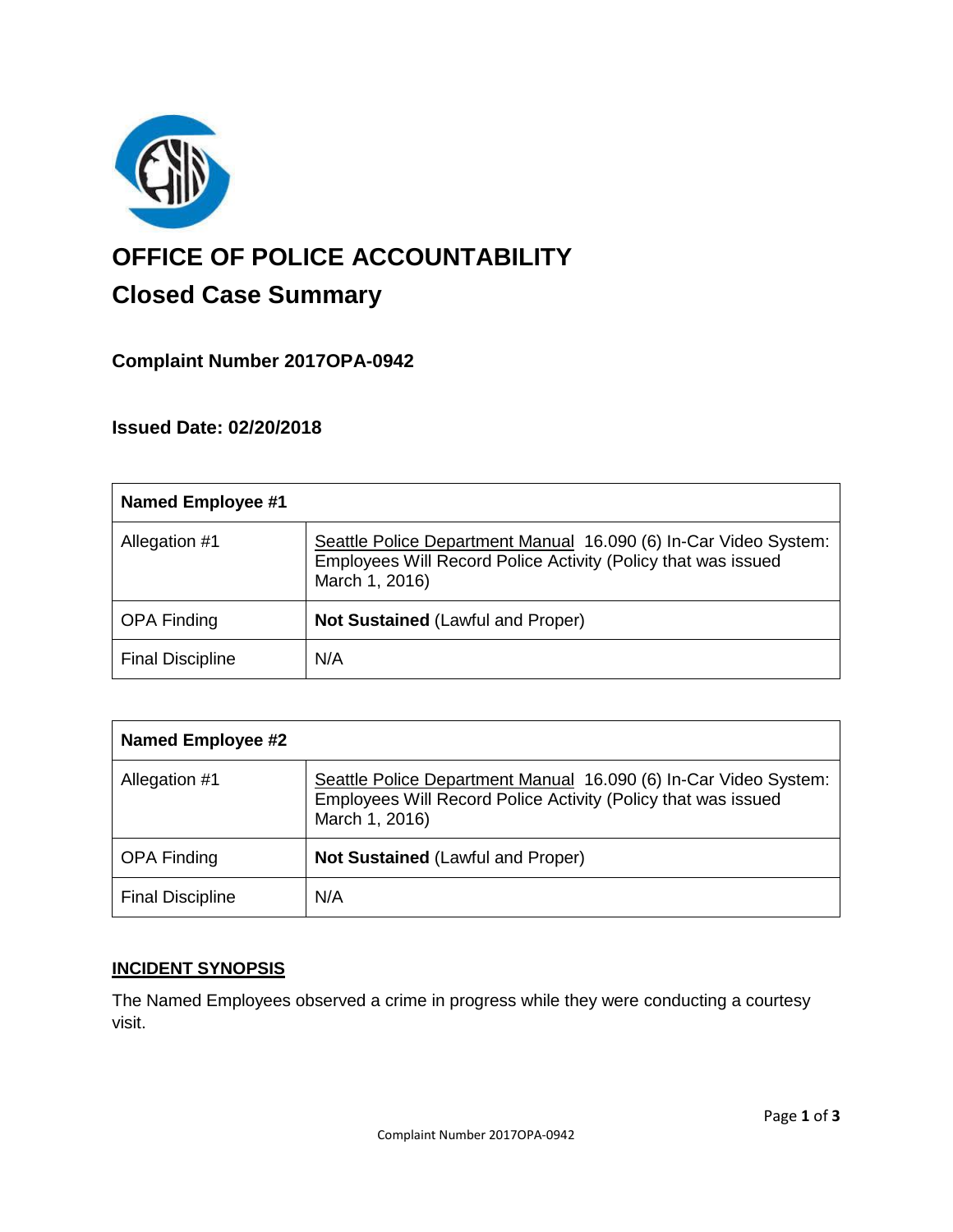#### **COMPLAINT**

The complainant, a supervisor within the Department, noted during review of a Force Investigation Team (FIT) investigation that the Named Employees failed to timely activate their ICV system in possible violation of SPD policy.

#### **INVESTIGATION**

The OPA investigation included the following actions:

- 1. Review of the complaint memo
- 2. Review of In-Car Videos (ICV)
- 3. Search for and review of all relevant records and other evidence
- 4. Interviews of SPD employees

#### **ANALYSIS AND CONCLUSION**

On the date in question, the Named Employees were tasked with conducting a courtesy visit to a charitable organization to provide the name of a suspect who had been arrested the previous day. When they arrived at that location, they saw a crime in progress that they believed required an immediate response. Specifically, the officers observed two males chasing another male, which evolved into an assault. They quickly exited their vehicles and attempted to stop the assault. In the process of doing so, the officers used Type 2 force on one of the subjects who, as a result, hit his head against a pole.

Once the situation was under control, the officers realized that they had failed to activate their In-Car Video (ICV) system. Named Employee #1 activated the ICV remotely by using his wireless microphone. Due to the fact that the officers used Type 2 force that resulted in a potential head injury, the Department's Force Investigation Team (FIT) was notified. The Named Employees were interviewed by FIT on the same day as the incident and, during those interviews, both disclosed their failure to timely activate their ICV.

SPD Policy 16.090-POL-1(6) requires that employees record police activity on ICV and sets forth a list of law enforcement actions that must be recorded.

Here, the Named Employees contended that their courtesy visit was not police activity that was required to be recorded on ICV. The OPA Director agreed. The Named Employees were not dispatched to that location and were not engaging in any of the other law enforcement activity delineated in the policy as needing to be recorded until they on-viewed criminal activity. While their response to the assault in progress was required to be recorded, the Named Employees explained that they needed to act quickly and did not have time to activate their ICV. The OPA Director found their actions in this regard to have been reasonable. The Director concluded that there were exigent circumstances that prevented immediate activation of the Named